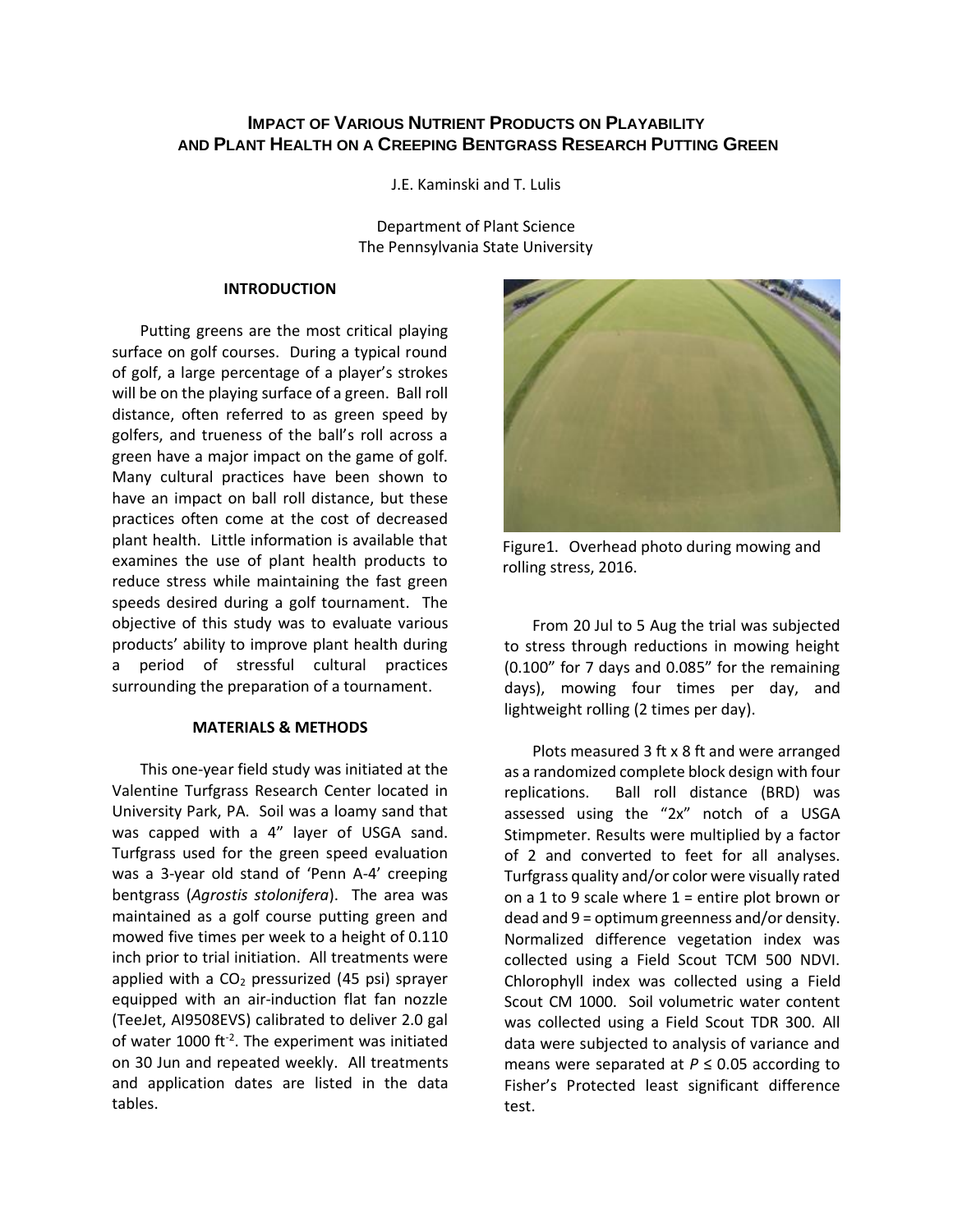#### **RESULTS & DISCUSSION**

At the initiation of the trial, all plots had acceptable quality and color  $(≥ 6)$  (Tables 1 & 2). When the stress component of the trial commenced, reductions in both the quality and color of the plots were observed. The negative impact of stress on quality and color peaked 4 days (9 Aug) after stress operations were completed. All plots had recovered to acceptable levels of color and quality by 16 Aug (11 days after stress operations were completed). Initial ball roll distances of 10.7 to 11.1 feet were observed at the beginning of the study, but no significant differences in BRD were observed on any dates among treatments throughout the trial (Table 3). However, BRD increased during the stress operations for all treatments. Ball roll distance peaked on 5 Aug with measurements ranging from 12.7 to 13.5 feet.

*Quality:* With few exceptions, turfgrass quality within all plots had acceptable quality for the duration of the study. On one or two rating dates, plots treated with Ammonium Sulfate (both rates) and the untreated control had unacceptable quality, respectively (Table 1). These reductions in turfgrass quality were associated with the peak period of stress.

Turfgrass within plots treated with all Grigg Brother Programs resulted in equal or higher turfgrass quality when compared to the nontreated control on all rating dates (Table 1). Of all the Grigg programs, Program 3 (Gary's Green + PK Plus + Manni-plex Eagle + Manni-plex Ca) consistently resulted in the highest quality ratings on all rating dates. However, this program was not significantly different from the two other Grigg Brothers Programs. When compared to the nontreated control plots, Grigg Brothers Programs 1, 2 and 3 resulted in higher quality ratings on 60%, 70% and 80% of the rating dates, respectively. Turfgrass quality in plots treated with ammonium sulfate (both rates) was equivalent to that within the nontreated control on all rating dates.

*Color:* Similar to turfgrass quality, plots treated with Grigg Brothers' Programs generally had the highest turfgrass quality. Turf within plots with Grigg Brothers' Program 3 had the highest or equivalent color ratings on all rating dates. Turf treated with Grigg Brothers Program 1 or 2 were among the highest in color on 8 of 10 rating dates. Plots treated with ammonium sulfate alone (either rates) were among the highest in color only on 20% of the rating dates. Furthermore, plots treated with 0.1 lb N and 0.15 lb N from ammonium sulfate had color ratings similar to the untreated control on 80% and 90% of the rating dates, respectively.

Overall, it appears that supplemental nutrients within the Grigg Brothers Programs evaluated in this study may play a role in improving turfgrass quality and color during periods of stress. Due to the limited separation of select products within each treatment, it is difficult to assess the impact of individual products used in this study. While nitrogen was included as an additional supplement in two of the three programs, Program 2 (Manni-plex Ca + Manni-plex Eagle) generally had the highest or equivalent to the highest color and quality ratings and had no unacceptable ratings on any date. Future research should investigate individual products in comparison to a wider range of tank-mixes and programs.

#### **ACKNOWLEDGEMENTS**

We thank Brandt, the Pennsylvania Turfgrass Council, and the staff at the Joseph Valentine Turfgrass Research Center for supporting this research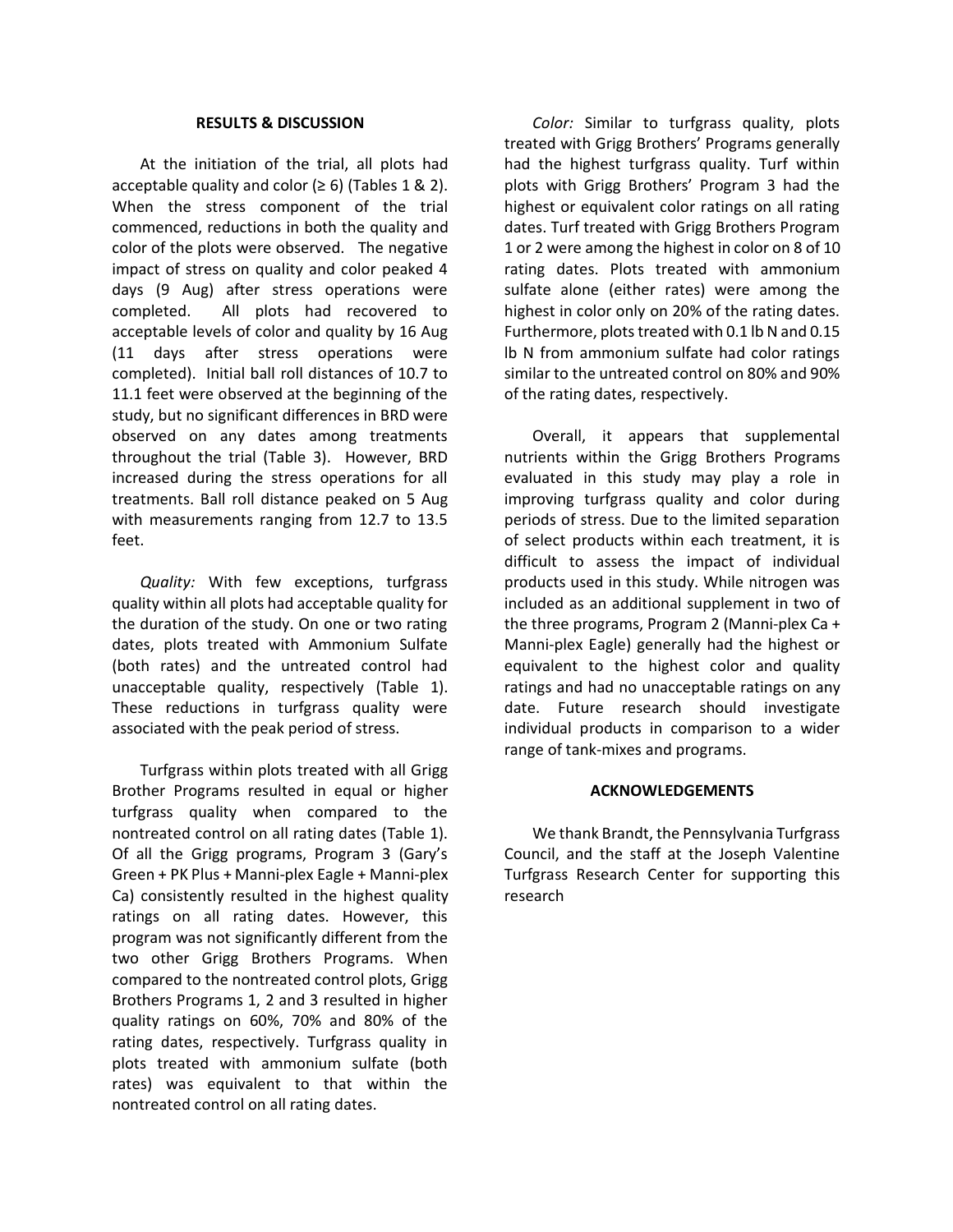|                                               |                   | Quality <sup>z</sup> |                    |                  |                  |                   |                  |        |                  |                   |
|-----------------------------------------------|-------------------|----------------------|--------------------|------------------|------------------|-------------------|------------------|--------|------------------|-------------------|
| Treatments and rate per 1000 ft <sup>2y</sup> | 29 Jun            | 13 Jul               | 20 Jul             | 27 Jul           | 3 Aug            | 9 Aug             | 12 Aug           | 16 Aug | 19 Aug           | 26 Aug            |
| 1 Gary's Green Ultra 6.0 fl oz                | 8.0a <sup>x</sup> | 7.5ab                | 7.8ab              | 7.5a             | 7.8a             | $6.3$ abc         | 7.0a             | 7.0a   | 7.5a             | 8.0a              |
| PK Plus 6.0 fl oz                             |                   |                      |                    |                  |                  |                   |                  |        |                  |                   |
| Sili-Kal 3.0 fl oz                            |                   |                      |                    |                  |                  |                   |                  |        |                  |                   |
| Kelplex 2.0 fl oz                             |                   |                      |                    |                  |                  |                   |                  |        |                  |                   |
| 2 Manni-plex Eagle 16.0 fl oz                 | 8.0a              | 8.0a                 | 8.3a               | 7.8a             | 7.5a             | 6.5ab             | 7.0 a            | 6.5a   | 7.0ab            | 7.5ab             |
| Manni-plex Ca 6.0 fl oz                       |                   |                      |                    |                  |                  |                   |                  |        |                  |                   |
| 3 Gary's Green Ultra 6.0 fl oz                | 8.0 a             | 8.0a                 | 8.5a               | 7.8a             | 7.8a             | 6.8a              | 6.8a             | 7.0a   | 7.3a             | 8.0a              |
| PK Plus 6.0 fl oz                             |                   |                      |                    |                  |                  |                   |                  |        |                  |                   |
| Manni-plex Eagle 11.0 fl oz                   |                   |                      |                    |                  |                  |                   |                  |        |                  |                   |
| Manni-plex Ca 6.0 fl oz                       |                   |                      |                    |                  |                  |                   |                  |        |                  |                   |
| 4 AmmSulfate 0.1 lb ai                        | 8.0a              | 7.5ab                | 7.0 <sub>b</sub> c | 6.8ab            | 6.5 <sub>b</sub> | 5.8 <sub>bc</sub> | 6.5ab            | 6.5a   | 6.5 <sub>b</sub> | 7.5ab             |
| 5 AmmSulfate 0.15 lb ai                       | 8.0 a             | 7.5ab                | 7.0 <sub>b</sub> c | 6.8ab            | 6.5 <sub>b</sub> | 5.8 <sub>bc</sub> | 6.6ab            | 6.5a   | 6.5 <sub>b</sub> | 6.8 <sub>bc</sub> |
|                                               | 8.0 a             | 7.0 <sub>b</sub>     | 6.5c               | 6.3 <sub>b</sub> | 6.3 <sub>b</sub> | 5.5c              | 5.8 <sub>b</sub> | 6.5a   | 6.5 <sub>b</sub> | 6.8c              |

Table 1. Quality on a creeping bentgrass putting green following the application of various products, 2016.

 $\frac{1}{2}$  Quality was visually assessed on a 1 to 9 scale where 1 = entire plot brown and 9 = optimum uniformity and density.

<sup>y</sup> Treatments (except Kelplex) were applied on 30 Jun, 7 Jul, 14 Jul, 21 Jul, 4 Aug, and 18 Aug. Kelplex applied on 30 Jun, 7 Jul, 14 Jul, and 21 Jul.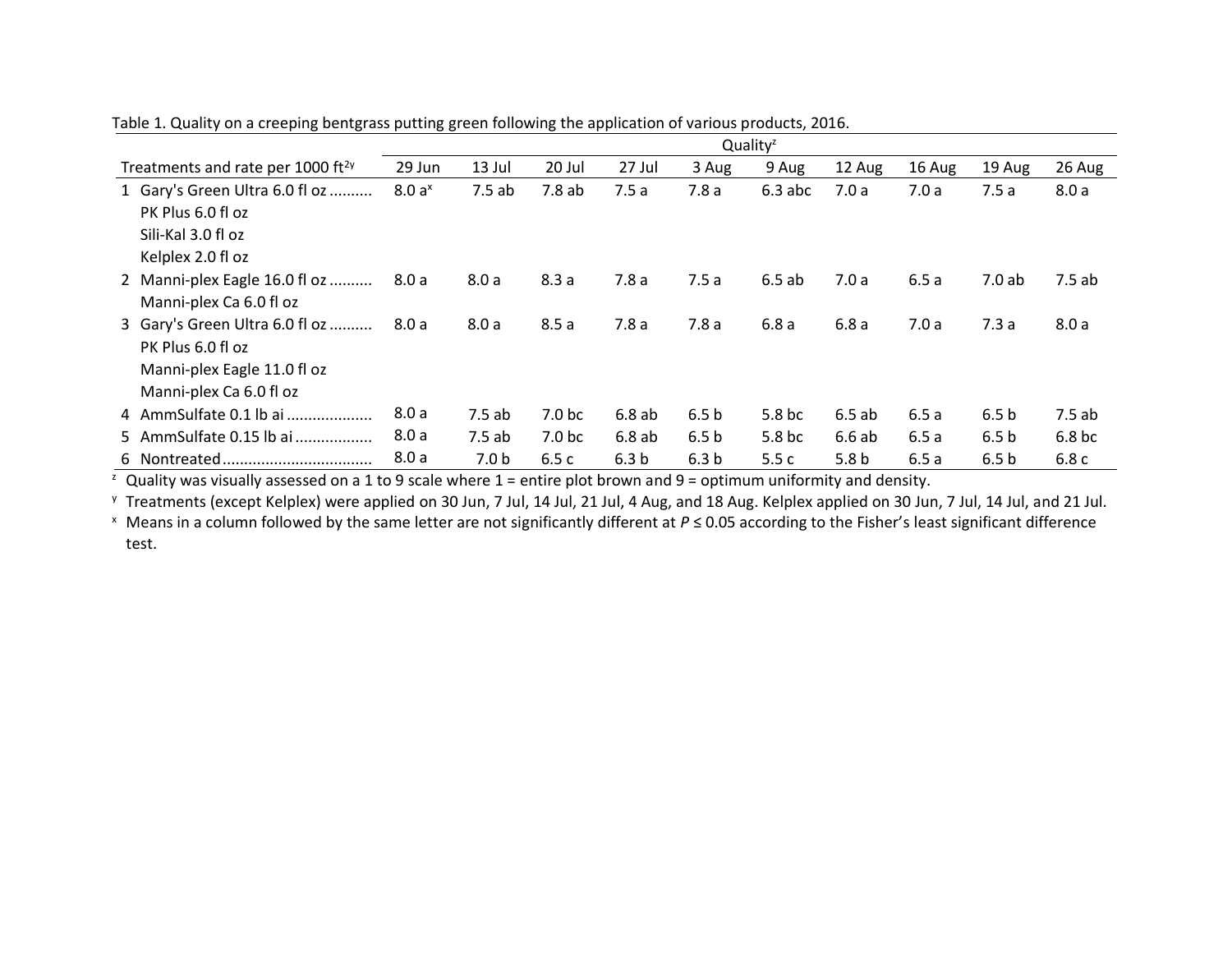|                                                                                                               | Color <sup>z</sup> |                   |                  |                  |                   |                  |                  |                  |                   |                    |
|---------------------------------------------------------------------------------------------------------------|--------------------|-------------------|------------------|------------------|-------------------|------------------|------------------|------------------|-------------------|--------------------|
| Treatments and rate per 1000 ft <sup>2y</sup>                                                                 | 29 Jun             | 13 Jul            | 20 Jul           | 27 Jul           | 3 Aug             | 9 Aug            | 12 Aug           | 16 Aug           | 19 Aug            | 26 Aug             |
| 1 Gary's Green Ultra 6.0 fl oz<br>PK Plus 6.0 fl oz<br>Sili-Kal 3.0 fl oz<br>Kelplex 2.0 fl oz                | 7.0a <sup>x</sup>  | 7.5ab             | 7.8 <sub>b</sub> | 7.3 <sub>b</sub> | 7.0 ab            | 5.8ab            | 6.5a             | 7.5a             | 7.3ab             | 8.3a               |
| 2 Manni-plex Eagle 16.0 fl oz<br>Manni-plex Ca 6.0 fl oz                                                      | 7.0 a              | 7.8a              | 8.3 ab           | 7.8 ab           | 7.3a              | 6.5a             | 6.5a             | 7.3a             | 6.8 <sub>bc</sub> | 7.5 <sub>b</sub> c |
| 3 Gary's Green Ultra 6.0 fl oz<br>PK Plus 6.0 fl oz<br>Manni-plex Eagle 11.0 fl oz<br>Manni-plex Ca 6.0 fl oz | 7.0a               | 8.0a              | 8.8a             | 8.0a             | 7.0ab             | 5.8ab            | 6.3ab            | 7.8a             | 7.5a              | 8.0ab              |
| 4 AmmSulfate 0.1 lb ai                                                                                        | 7.0a               | 6.8 <sub>bc</sub> | 6.3c             | 6.5c             | 6.3 <sub>bc</sub> | 5.0 <sub>b</sub> | 5.8ab            | 6.5 <sub>b</sub> | 6.8 bc            | 7.3 <sub>cd</sub>  |
| 5 AmmSulfate 0.15 lb ai                                                                                       | 7.0a               | 6.8 <sub>bc</sub> | 6.0c             | 6.5c             | 6.8ab             | 5.3 <sub>b</sub> | 5.8ab            | 6.0 <sub>b</sub> | 6.3 cd            | 6.8 de             |
|                                                                                                               | 7.0a               | 6.0 c             | 6.3 c            | 6.3c             | 6.0c              | 5.0 <sub>b</sub> | 5.5 <sub>b</sub> | 6.0 <sub>b</sub> | 5.8 <sub>d</sub>  | 6.3 e              |

Table 2. Color on a creeping bentgrass putting green following the application of various products, 2016.

 $\frac{1}{2}$  Color was visually assessed on a 1 to 9 scale where 1 = entire plot brown and 9 = optimum greenness.

<sup>y</sup> Treatments (except Kelplex) were applied on 30 Jun, 7 Jul, 14 Jul, 21 Jul, 4 Aug, and 18 Aug. Kelplex applied on 30 Jun, 7 Jul, 14 Jul, and 21 Jul.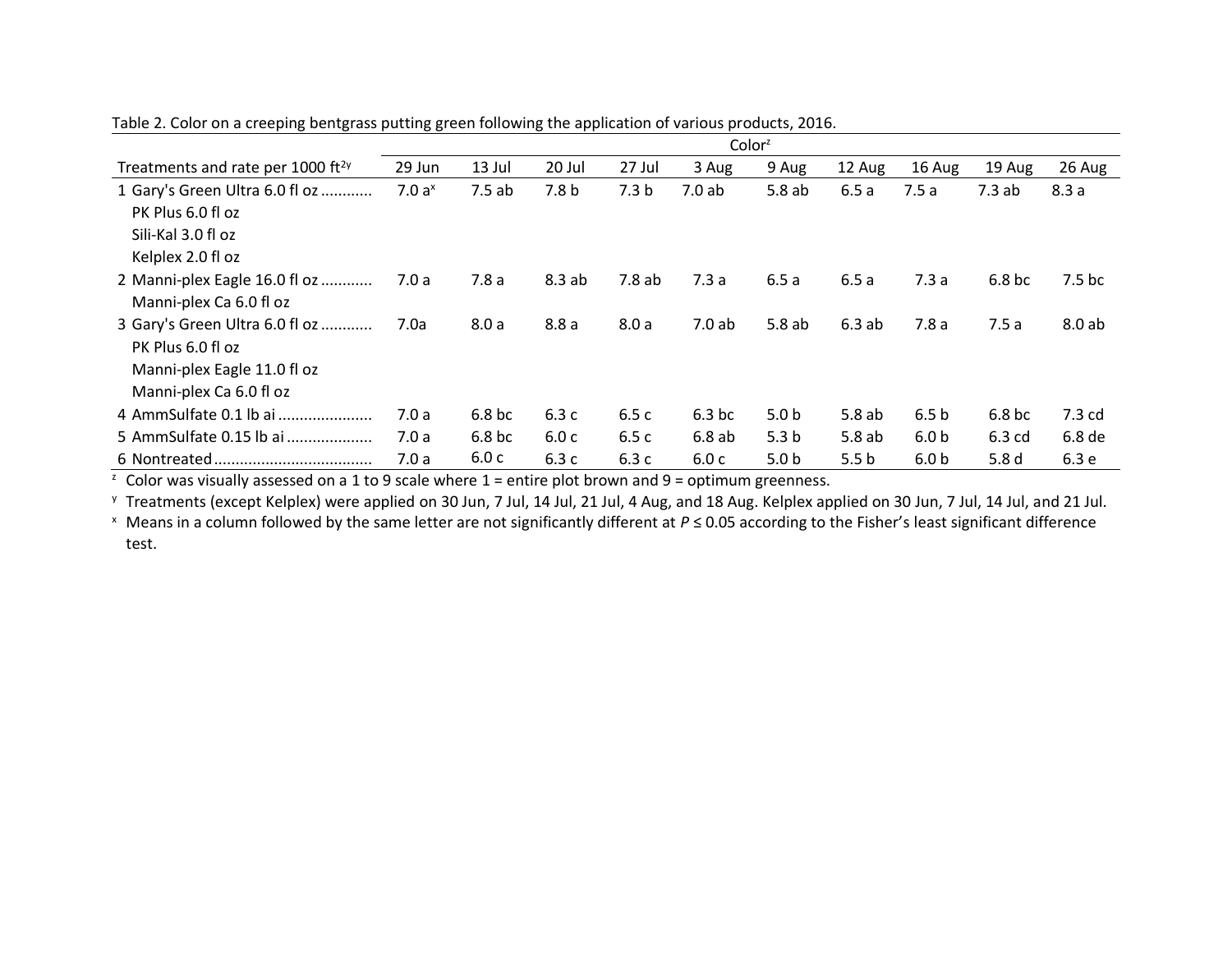|    |                                               | Ball roll distance $(ft)^z$ |        |        |       |       |
|----|-----------------------------------------------|-----------------------------|--------|--------|-------|-------|
|    | Treatments and rate per 1000 ft <sup>2y</sup> | 20 Jul                      | 27 Jul | 3 Aug  | 5 Aug | 9 Aug |
|    |                                               | 10.8 $a^x$                  | 12.7a  | 11.4a  | 12.7a | 10.8a |
|    | PK Plus 6.0 fl oz                             |                             |        |        |       |       |
|    | Sili-Kal 3.0 fl oz                            |                             |        |        |       |       |
|    | Kelplex 2.0 fl oz                             |                             |        |        |       |       |
|    |                                               | 10.8 a                      | 12.7a  | 11.2a  | 12.9a | 11.0a |
|    | Manni-plex Ca 6.0 fl oz                       |                             |        |        |       |       |
|    |                                               | 10.7a                       | 13.0a  | 11.2 a | 12.7a | 10.8a |
|    | PK Plus 6.0 fl oz                             |                             |        |        |       |       |
|    | Manni-plex Eagle 11.0 fl oz                   |                             |        |        |       |       |
|    | Manni-plex Ca 6.0 fl oz                       |                             |        |        |       |       |
| 4  |                                               | 11.0a                       | 12.8a  | 11.3a  | 12.8a | 11.3a |
| 5. |                                               | 11.0a                       | 12.6a  | 11.3a  | 12.9a | 10.9a |
| 6  |                                               | 11.1 a                      | 12.5a  | 11.4a  | 13.5a | 11.6a |

Table 3. Ball roll distance on a creeping bentgrass putting green following the application of various products, 2016.

<sup>2</sup> Ball roll distance (BRD) was assessed using a USGA Stimpmeter. Due to limitations in plot dimensions the "2x" notch on the Stimpmeter was used. Results were multiplied by a factor of 2 and converted to feet for all analyses.

<sup>y</sup> Treatments (except Kelplex) were applied on 30 Jun, 7 Jul, 14 Jul, 21 Jul, 4 Aug, and 18 Aug. Kelplex applied on 30 Jun, 7 Jul, 14 Jul, and 21 Jul.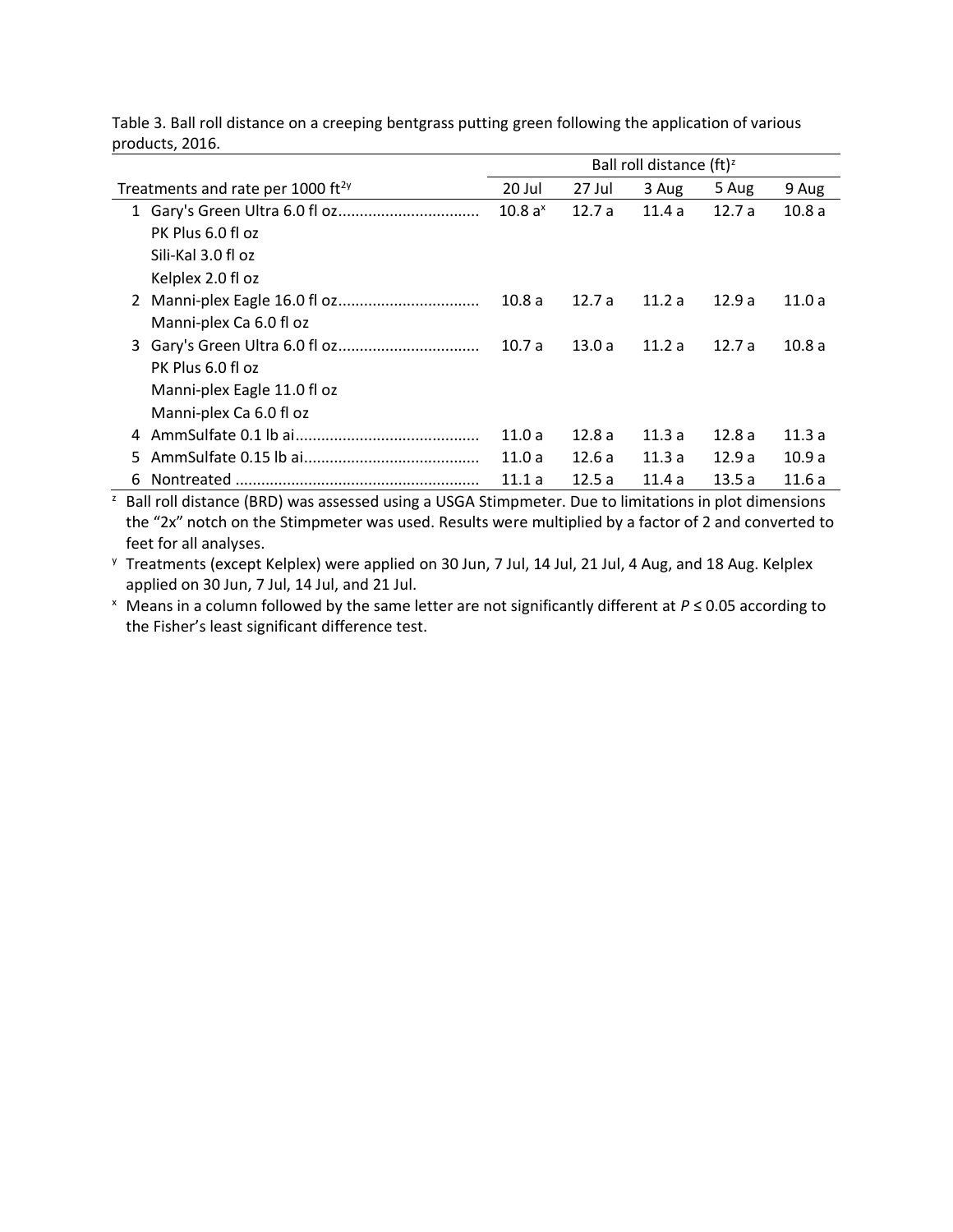|                                               | <b>NDVI</b> <sup>z</sup> |                    |            |            |  |  |
|-----------------------------------------------|--------------------------|--------------------|------------|------------|--|--|
| Treatments and rate per 1000 ft <sup>2y</sup> | 20 Jul                   | 27 Jul             | 3 Aug      | 9 Aug      |  |  |
| 1 Gary's Green Ultra 6.0 fl oz                | $0.791$ ab <sup>x</sup>  | $0.781$ ab         | 0.788a     | $0.719$ ab |  |  |
| PK Plus 6.0 fl oz                             |                          |                    |            |            |  |  |
| Sili-Kal 3.0 fl oz                            |                          |                    |            |            |  |  |
| Kelplex 2.0 fl oz                             |                          |                    |            |            |  |  |
| 2 Manni-plex Eagle 16.0 fl oz                 | $0.787$ ab               | 0.785a             | 0.786 a    | 0.729a     |  |  |
| Manni-plex Ca 6.0 fl oz                       |                          |                    |            |            |  |  |
| 3 Gary's Green Ultra 6.0 fl oz                | 0.797a                   | $0.783$ ab         | $0.783$ ab | $0.723$ ab |  |  |
| PK Plus 6.0 fl oz                             |                          |                    |            |            |  |  |
| Manni-plex Eagle 11.0 fl oz                   |                          |                    |            |            |  |  |
| Manni-plex Ca 6.0 fl oz                       |                          |                    |            |            |  |  |
|                                               | $0.785$ ab               | 0.770 <sub>b</sub> | 0.776ab    | 0.703 b    |  |  |
| AmmSulfate 0.15 lb ai<br>5.                   | $0.787$ ab               | $0.773$ ab         | $0.779$ ab | 0.705 b    |  |  |
| 6                                             | 0.777 b                  | 0.756c             | 0.767 b    | 0.701 b    |  |  |

Table 4. Normalized Difference Vegetation Index on a creeping bentgrass putting green following the application of various products, 2016.

<sup>2</sup> Normalized difference vegetation index was collected using a Field Scout TCM 500 NDVI.

<sup>y</sup> Treatments (except Kelplex) were applied on 30 Jun, 7 Jul, 14 Jul, 21 Jul, 4 Aug, and 18 Aug. Kelplex applied on 30 Jun, 7 Jul, 14 Jul, and 21 Jul.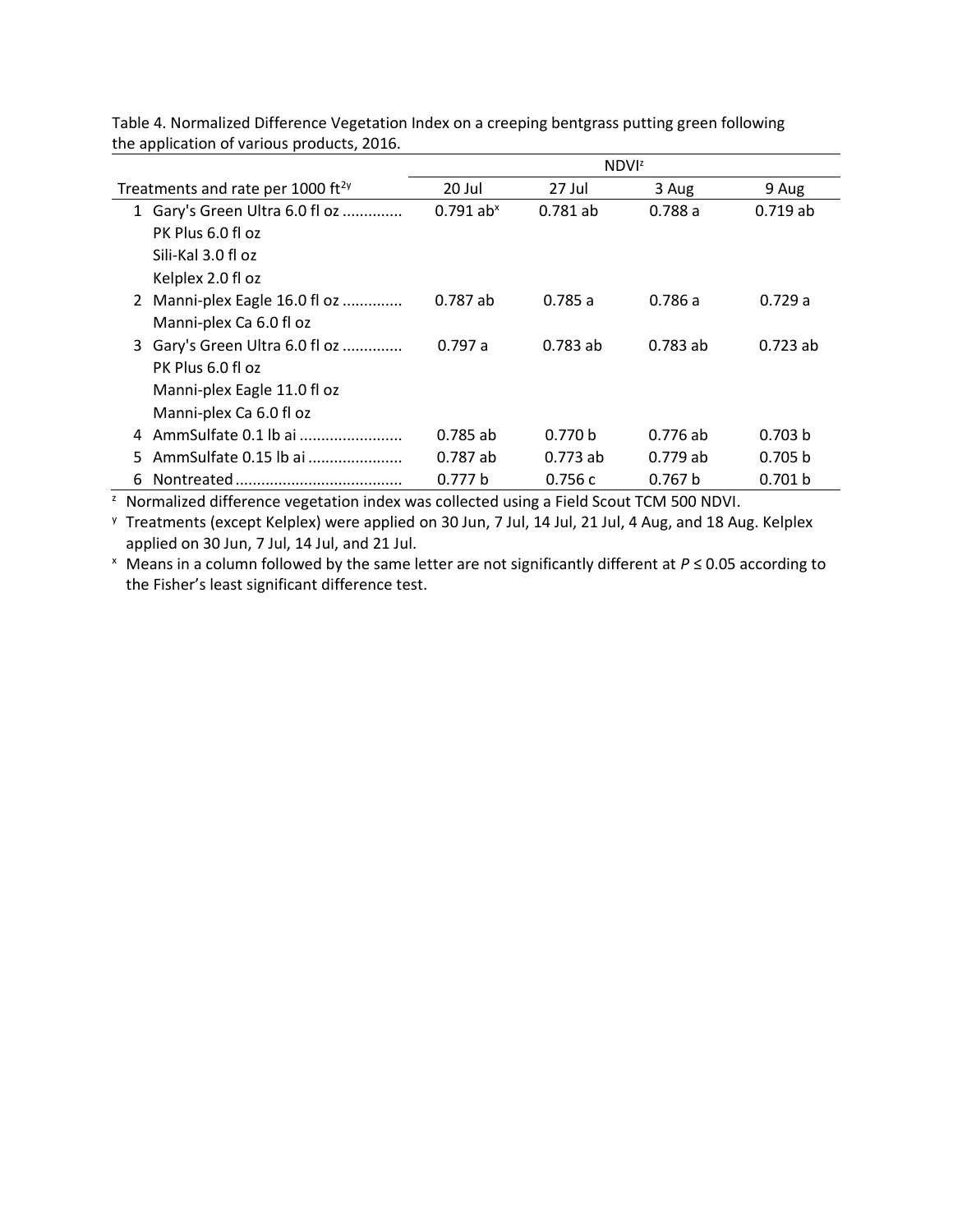|                                               | Chlorophyll Index <sup>2</sup> |        |       |       |  |  |  |
|-----------------------------------------------|--------------------------------|--------|-------|-------|--|--|--|
| Treatments and rate per 1000 ft <sup>2y</sup> | 20 Jul                         | 27 Jul | 3 Aug | 9 Aug |  |  |  |
| 1 Gary's Green Ultra 6.0 fl oz                | $287$ ab <sup>x</sup>          | 297a   | 323a  | 252a  |  |  |  |
| PK Plus 6.0 fl oz                             |                                |        |       |       |  |  |  |
| Sili-Kal 3.0 fl oz                            |                                |        |       |       |  |  |  |
| Kelplex 2.0 fl oz                             |                                |        |       |       |  |  |  |
| 2 Manni-plex Eagle 16.0 fl oz                 | 270 ab                         | 301 a  | 325 a | 256 a |  |  |  |
| Manni-plex Ca 6.0 fl oz                       |                                |        |       |       |  |  |  |
| 3 Gary's Green Ultra 6.0 fl oz                | 299 a                          | 309 a  | 334 a | 279 a |  |  |  |
| PK Plus 6.0 fl oz                             |                                |        |       |       |  |  |  |
| Manni-plex Eagle 11.0 fl oz                   |                                |        |       |       |  |  |  |
| Manni-plex Ca 6.0 fl oz                       |                                |        |       |       |  |  |  |
| 4 AmmSulfate 0.1 lb ai                        | 273 ab                         | 287 a  | 315 a | 243 a |  |  |  |
| AmmSulfate 0.15 lb ai<br>5.                   | 275 ab                         | 293 a  | 320 a | 240 a |  |  |  |
| 6                                             | 258 b                          | 265 b  | 289 b | 226a  |  |  |  |

Table 5. Chlorophyll index on a creeping bentgrass putting green following the application of various products, 2016.

<sup>2</sup> Chlorophyll index was collected using a Field Scout CM 1000.

<sup>y</sup> Treatments (except Kelplex) were applied on 30 Jun, 7 Jul, 14 Jul, 21 Jul, 4 Aug, and 18 Aug. Kelplex applied on 30 Jun, 7 Jul, 14 Jul, and 21 Jul.